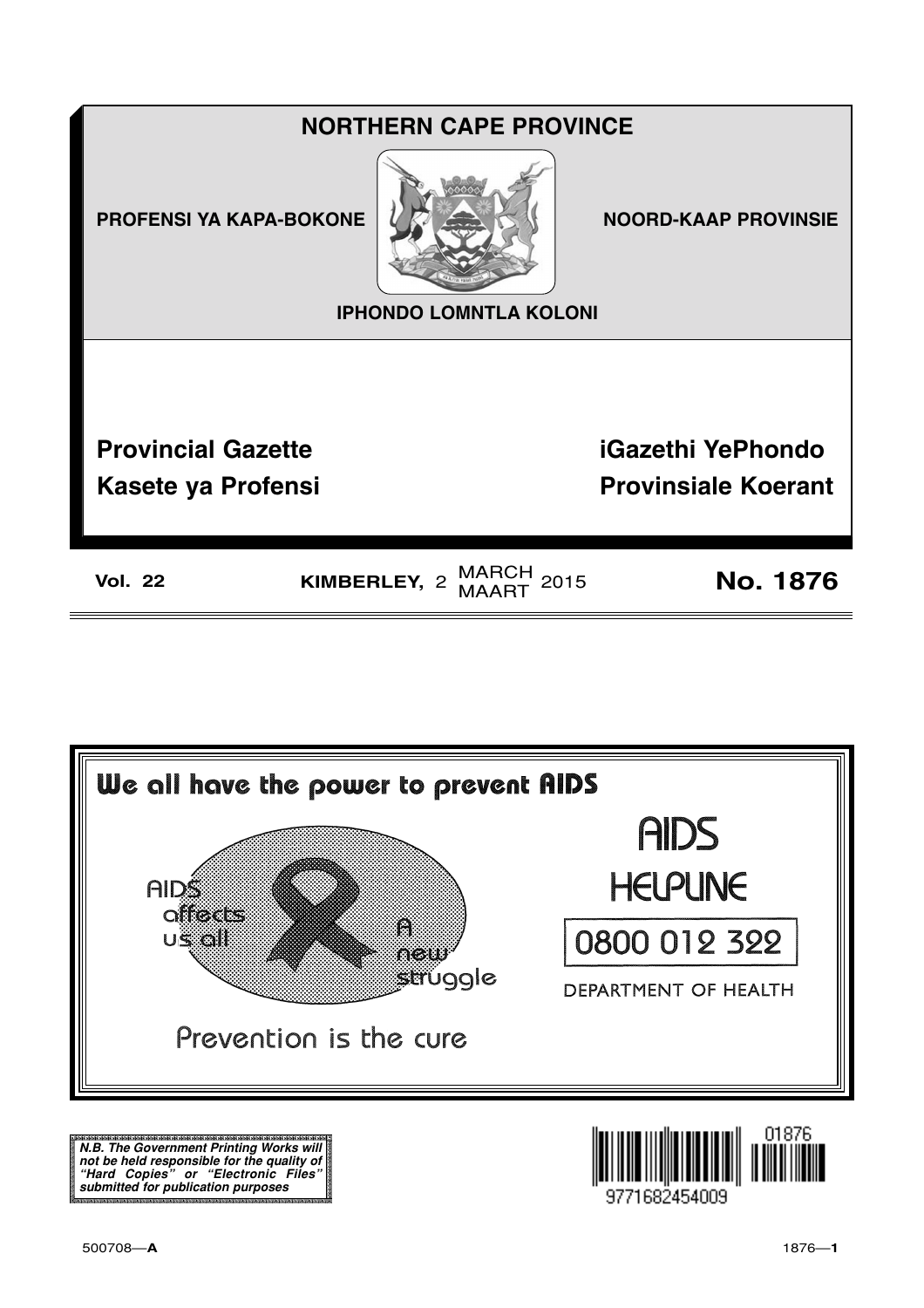#### **IMPORTANT NOTICE**

**The Government Printing Works will not be held responsible for faxed documents not received due to errors on the fax machine or faxes received which are unclear or incomplete. Please be advised that an "OK" slip, received from a fax machine, will not be accepted as proof that documents were received by the GPW for printing. If documents are faxed to the GPW it will be the sender's responsibility to phone and confirm that the documents were received in good order.**

**Furthermore the Government Printing Works will also not be held responsible for cancellations and amendments which have not been done on original documents received from clients.**

#### **CONTENTS • INHOUD**

| No. |                                                                                                            | Page<br>No. | Gazette<br>No. |  |
|-----|------------------------------------------------------------------------------------------------------------|-------------|----------------|--|
|     | <b>GENERAL NOTICES • ALGEMENE KENNISGEWINGS</b>                                                            |             |                |  |
|     | Northern Cape Planning and Development Act (7/1998): Kai !Garib Municipality: Farm Rooipunt No 617,        |             | 1876           |  |
|     | Noordkaapse Wet op Ontwikkeling en Beplanning (7/1998): Munisipaliteit Kai !Garib: Plaas Rooipunt No. 617, |             | 1876           |  |
|     |                                                                                                            | 5           | 1876           |  |
| 15. |                                                                                                            | 6           | 1876           |  |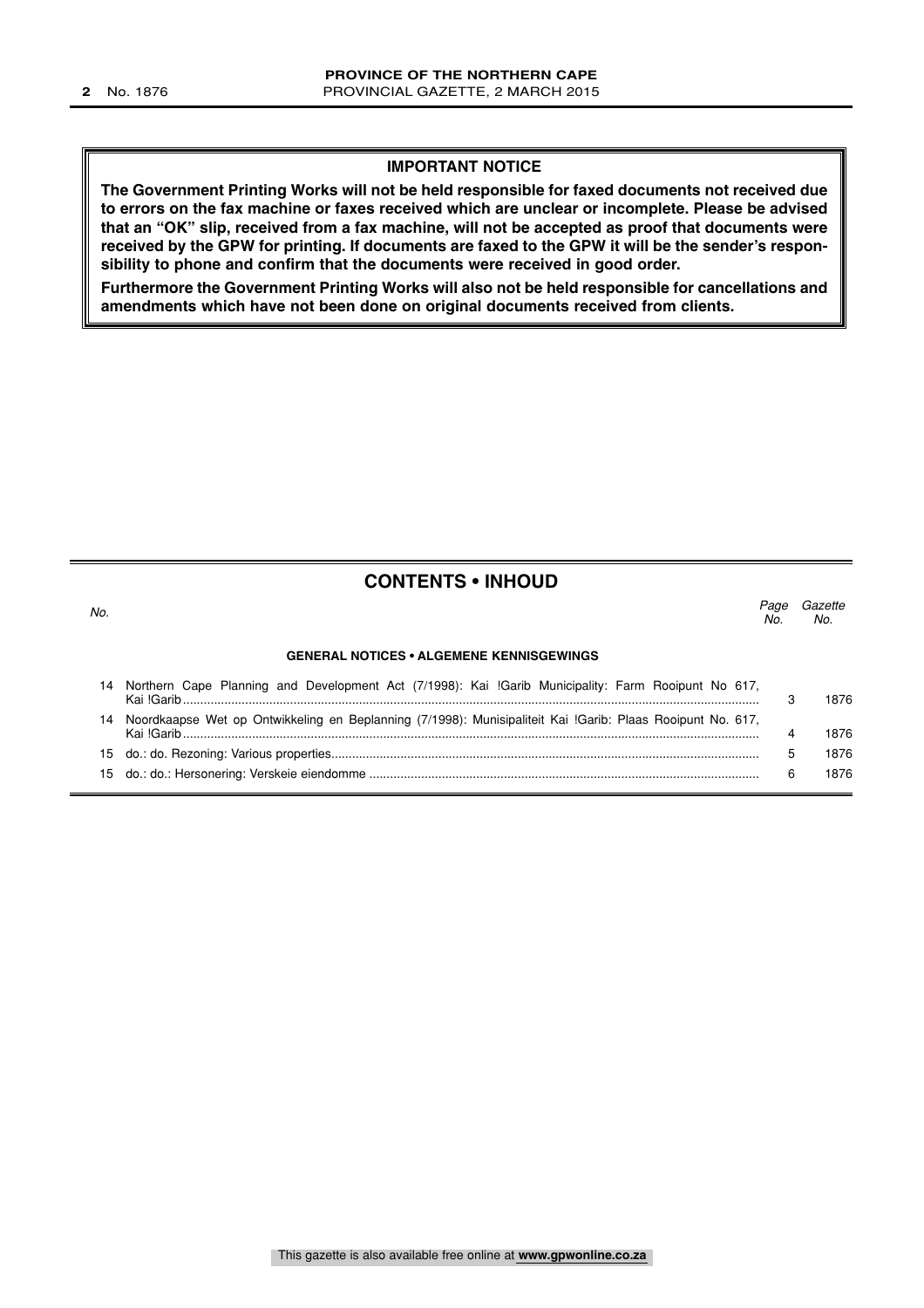## GENERAL NOTICES ALGEMENE KENNISGEWINGS

#### **NOTICE 14 OF 2015**

### TOWNPLANNING SCHEME: PROPOSED REZONING OF THE FARM ROOIPUNT, NO 617, KAI !GARIB MUNICIPALITY, NORTHERN CAPE PROVINCE

Notice is given herewith in terms of the provisions of the Northen Cape Planning and Development Act of 1998, (Act 7 of 1998) and the Regulations for Kai !Garib Municipality, that it is the intention of the Council to consider the following action(s) on immovable property:

- 1. Description of Property
	- 1.1 Application description: Proposed rezoning from Agriculture to Special Zone
	- 1.2 Description of Property: Farm Rooipunt 617
- 2 Locality 25 km west of Upington
- 3 Area 2201,6686 Ha
- 4 Applicant: Plancentre Town Planners
- 5 Registered Owner; Allepad Boerdery
- 6 Present landuse: Agriculture I
- 7 Proposed utilization: Special Zone (restricted to solar plants)
- 8 Purpose of Application: To rezone the above properties so as to erect a solar electrical generation plant.

Full particulars are obtainable from the office of the Municipal Manager (Keimoes office), during normal office hours (7h30-13h00 and 14h00-16h30) and objections against the application, if any, must be lodged in writing to the Municipal Manager on or before 30 March 2015. Any person who wish to object/comment against/on the application, who cannot write, can, during normal office hours on or before 30 March 2015 report to Mr V.P.McPherson (Keimoes office) where such person's objections/comments will be put in writing.

#### MUNICIPAL MANAGER; Kai !Garib Municipality, P.O.Box 8, Keimoes, 8860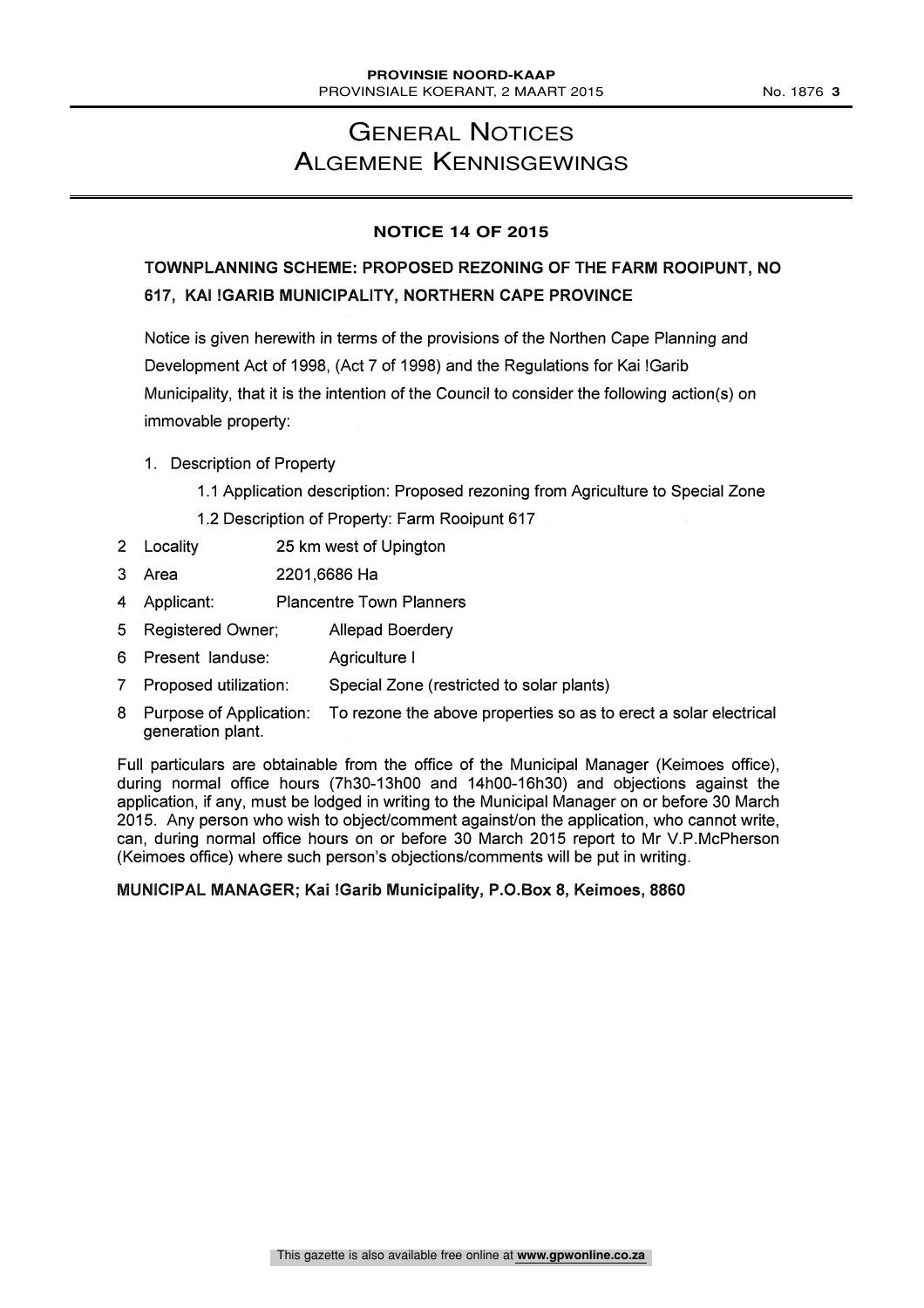#### **KENNISGEWING 14 VAN 2015**

#### MUNISIPALITEIT KAI!GARIB

#### DORPSAANLEGSKEMA:VOORGESTELDE HERSONERING VAN DIE PLAAS ROOIPUNT NO 617, KAI !GARIB MUNISIPALITEIT, NOORD KAAP PROVINSIE

Kennis geskied hiermee dat die Munisipaliteit Kai !Garib van voorneme is om die volgende aksie(s) met onroerende eiendom binne die Kai!Garib Munisipale Regsgebied ingevolge die bepalings van die Noordkaapse Wet op Ontwikkeling en Beplanning,1998 (Wet 7 van 1998) te oorweeg:

- 1. Ondersoekgebied
- 1.1 Aansoek beskrywing: Voorgestelde hersonering vanaf Landbou na Spesiale Sone (beperk tot opwekking van sonkrag)
- 1.2 Beskrywing van eiendom: Plaas Rooipunt 617
- 2 Ligging: 25 km wes van Upington
- 3 Oppervlakte: 2201,6686 Ha
- 4. Aansoeker Plan Centre Stadsbeplanners
- 5 Geregistreerde Eienaar: Allepad Boerdery
- 6 Huidige grondgebruikaanwysing: Landbou I
- 7 Voorgestelde Gebruiksaanwysing: Spesiale Sone (beperk tot sonkrag ontwikkeling)
- 8 Doel van aansoek:

Om bostaande gedeelte te hersoneer vanaf Landbou I na Spesiale Sone met die doel om `n sonkragplaas te bedryf.

Nadere besonderhede is verkrygbaar by die kantoor van die Munisipale Bestuurder (Keimoes Kantoor) gedurende normale kantoorure (7h30-13h00 en 14h00-16h30) en besware teen die aansoek, indien enige, moet aldaar skriftelik by die Munisipale Bestuurder ingedien word, om hom/haar voor of op 30 Maart 2015, te bereik. Indien enige persoon wat kommentaar wil lewer/vertoe wil rig, nie kan skryf nie, kan sodanige persoon gedurende die normale kantoorure voor of op 30 Maart 2015 by Mnr V.P.McPherson (Keimoes kantoor) aanmeld waar sodanige persoon se kommentaar/vertoe op skrif gestel sal word.

MUNISIPALE BESTUURDER, Munisipaliteit Ka!Garib, Posbus 8, KEIMOES 8860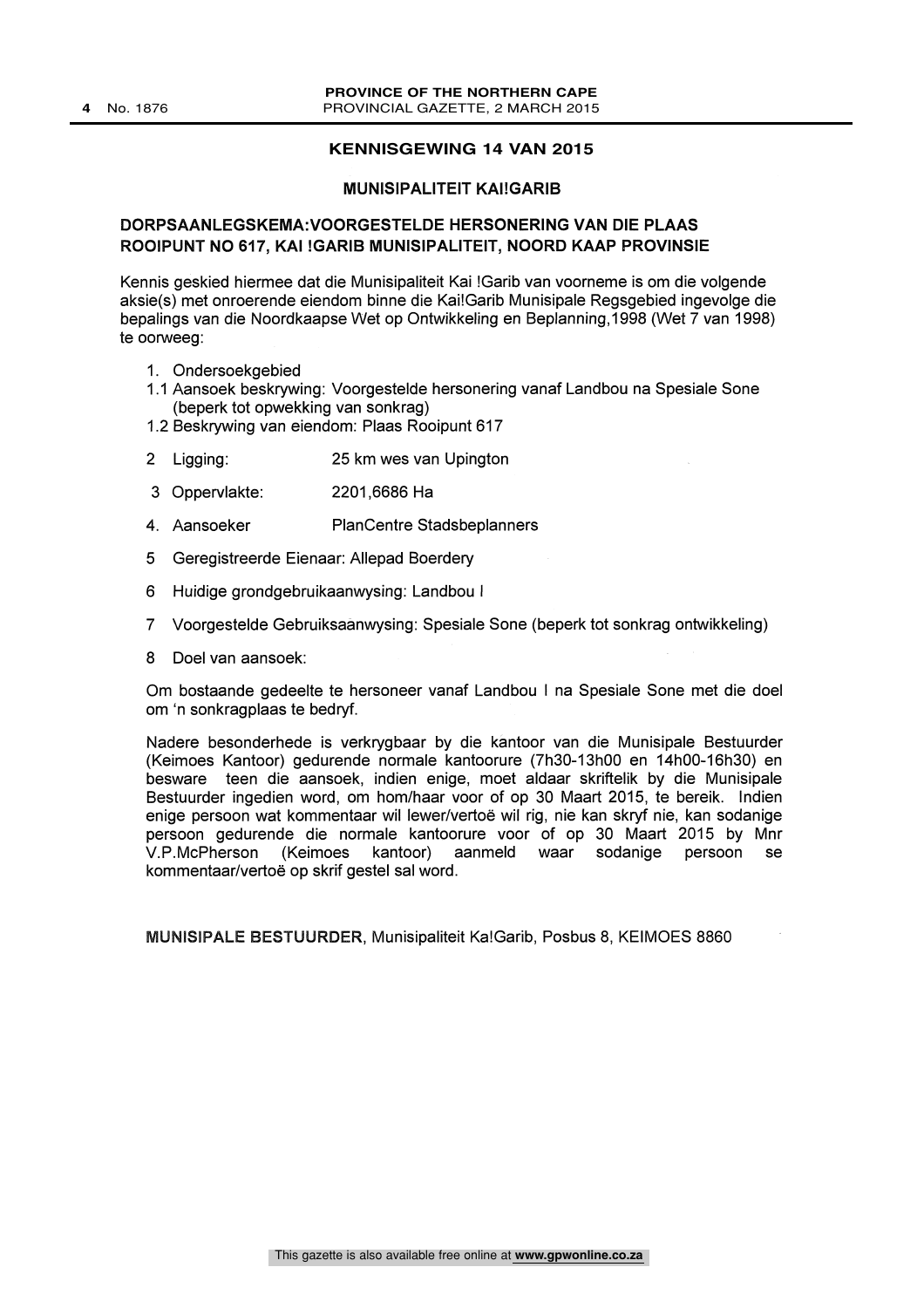#### **NOTICE 15 OF 2015**

#### KAI!GARIB MUNICIPALITY

TOWNPLANNING SCHEME: PROPOSED REZONING OF PORTIONS 1, 2 AND 3 OF THE FARM STYNS VLEY NO 280; REMAINDER OF THE FARM MELKBOSCH VLEY NO 278; PORTION 2 OF THE FARM KOPJES VLEY NO 281 AND PORTION 1 AND THE REMAINDER OF THE FARM GEMSBOK RIVIER 301, DISTRICT KENHARDT, KAI !GARIB MUNICIPALITY, NORTHERN CAPE PROVINCE

Notice is given herewith in terms of the provisions of the Northen Cape Planning and Development Act of 1998, (Act 7 of 1998) and the Regulations for Kai !Garib Municipality, that it is the intention of the Council to consider the following action(s) on immovable property:

- 1. Description of Property
- 1.1 Application description: Proposed rezoning from Agriculture to Special Zone
- 1.2 Description of Property: Portions 1, 2 and 3 of the farm Styns Vley No 280; Remainder of the farm Melkbosch Vley No 278; Portion 2 of the farm Kopjes Vley No 281; Portion 1 and Remainder of the farm Gemsbok Rivier No 301, District Kenhardt
- 2. Locality: 70 km south west of Kenhardt
- 3. Area: Ptn 1 Styns Vley No 280: 2310,5659 Ha; Ptn 2 Styns Vley No 280:4886,7178 Ha; Ptn 3 Styns Vley No 280: 2579,2226 Ha; Ptn 2 Kopjes Vley No 281: 2528,6681 Ha; Remainder Melkbosch Vley No 278:4884,3653 Ha; Ptn <sup>1</sup> and Remainder Gemsbok Rivier No 301: 5206,2399 Ha
- 4. Applicant: Plancentre Town Planners
- 5. Registered Owner: Dotcom Trading 849
- 6. Present landuse: Agriculture I
- 7. Proposed utilization: Special Zone (restricted to solar plants)
- 8. Purpose of Application: To rezone the above properties so as to erect a solar electrical generation plant.

Full particulars are obtainable from the office of the Municipal Manager (Keimoes office), during normal office hours (7h30-13h00 and 14h00-16h30) and objections against the application, if any, must be lodged in writing to the Municipal Manager on or before 30 March 2015. Any person who wish to object/comment against/on the application, who cannot write, can, during normal office hours on or before 30 March 2015 report to Mr V.P.McPherson (Keimoes office) where such person's objections/comments will be put in writing. MUNICIPAL MANAGER: Kai !Garib Municipality, P.O. Box 8, Keimoes, 8860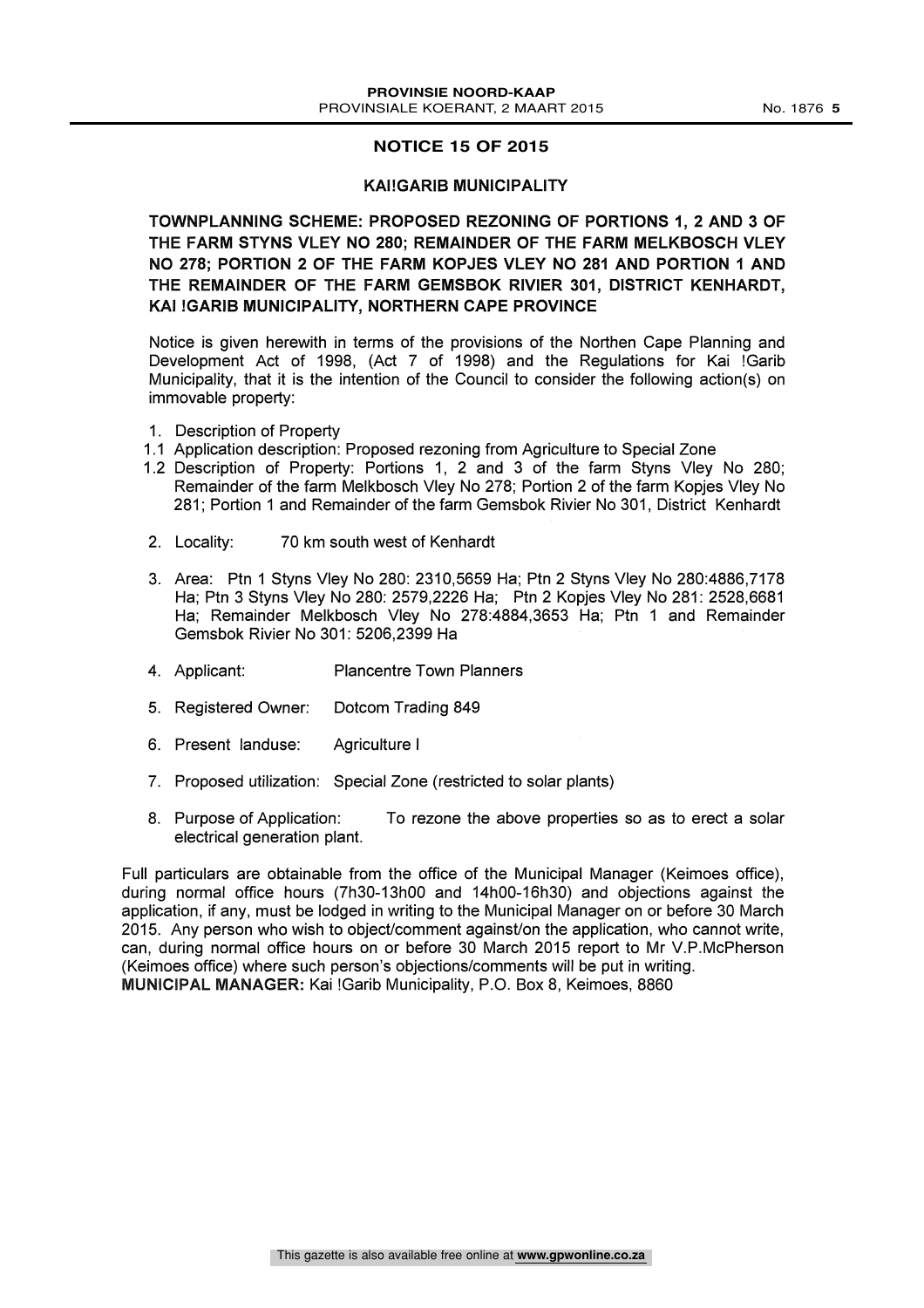#### **KENNISGEWING 16 VAN 2015**

#### MUNISIPALITEIT KAI !GARIB

DORPSAANLEGSKEMA:VOORGESTELDE HERSONERING VAN GEDEELTES 1, 2 EN 3 VAN DIE PLAAS STYNS VLEY NO 280; RESTANT VAN DIE PLAAS MELKBOSCH VLEY NO 278; GEDEELTE 2 VAN DIE PLAAS KOPJES VLEY NO 281 EN GEDEELTE 1 EN RESTANT VAN DIE PLAAS GEMSBOK RIVIER 301, DISTRIK KENHARDT, KAI !GARIB MUNISIPALITEIT, NOORD KAAP PROVINSIE

Kennis geskied hiermee dat die Munisipaliteit Kai !Garib van voorneme is om die volgende aksie(s) met onroerende eiendom binne die Kai!Garib Munisipale Regsgebied ingevolge die bepalings van die Noordkaapse Wet op Ontwikkeling en Beplanning,1998 (Wet 7 van 1998) te oorweeg:

- 1. Ondersoekgebied
- 1.1 Aansoek beskrywing: Voorgestelde hersonering vanaf Landbou na Spesiale Sone (beperk tot opwekking van elektrisiteit)
- 1.2 Beskrywing van eiendom: Gedeelte 1, 2 en 3 van die plaas Styns Vley No 280; Restant van die plaas Melkbosch Vley No 278; Gedeelte 2 van die plaas Kopjes Vley No 281; Ged 1 en Restant van die plaas Gemsbok Rivier No 301, Distrik Kenhardt
- 2. Ligging: 70 km suid-wes van Kenhardt
- 3. Oppervlakte: Ged 1 Styns Vley No 280: 2310,5659 Ha; Ged 2 Styns Vley No 280:4886,7178 Ha; Ged 3 Styns Vley No 280: 2579,2226 Ha; Ged 2 Kopjes Vley No 281: 2528,6681 Ha; Restant Melkbosch Vley No 278:4884,3653 Ha; Ged 1 en Restant Gemsbok Rivier No 301: 5206,2399 Ha
- 4. Aansoeker: PlanCentre Stadsbeplanners
- 5. Geregistreerde Eienaar: Dotcom Trading 849
- 6. Huidige grondgebruikaanwysing: Landbou I
- 7. Voorgestelde Gebruiksaanwysing: Spesiale Sone (beperk tot sonkrag ontwikkeling)
- 8. Doel van aansoek: Om bostaande gedeeltes te hersoneer vanaf Landbou <sup>I</sup> na Spesiale Sone met die doel om 'n sonkragplaas te bedryf.

Nadere besonderhede is verkrygbaar by die kantoor van die Munisipale Bestuurder (Keimoes Kantoor) gedurende normale kantoorure (7h30-13h00 en 14h00-16h30) en besware teen die aansoek, indien enige, moet aldaar skriftelik by die Munisipale Bestuurder ingedien word, om hom/haar voor of op 30 Maart 2015, te bereik. Indien enige persoon wat kommentaar wil lewer/vertoe wil rig, nie kan skryf nie, kan sodanige persoon gedurende die normale kantoorure voor of op 30 Maart 2015 by Mnr V.P.McPherson (Keimoes kantoor) aanmeld waar sodanige persoon se kommentaar/vertoe op skrif gestel sal word.

MUNISIPALE BESTUURDER, Munisipaliteit Ka!Garib, Posbus 8, KEIMOES 8860